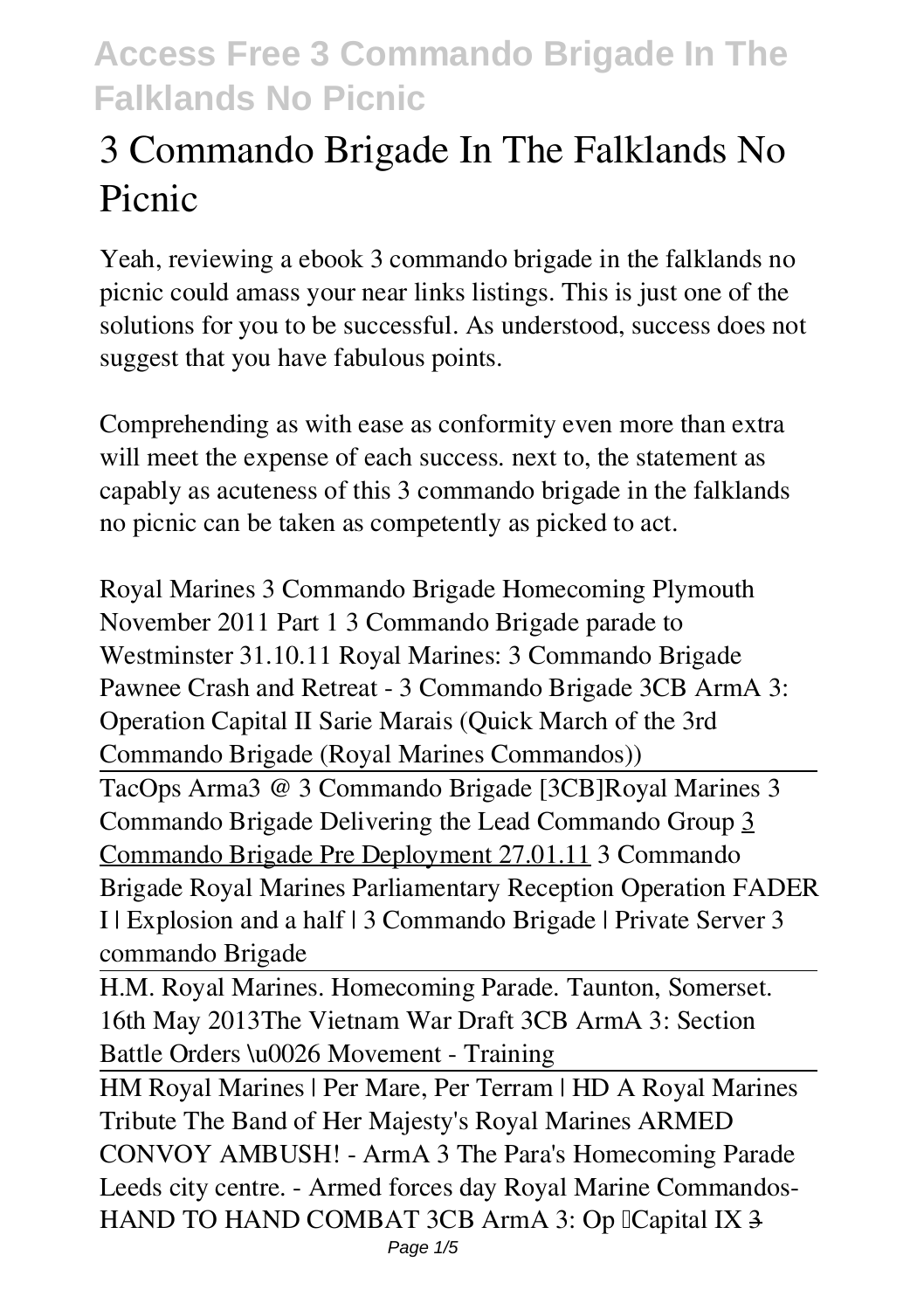#### Commando Brigade Zargabad 3 Commando brigade armistice parade in Plymouth 11/11/11

Bottom Field 131 Independent Commando Squadron 3 Commando Brigade demonstrate on Salisbury Plain *#006 From Special OP Troop To 4/73 (Sphinx) Special OP Battery*

How Royal Marines Carry Out Raids With The Netherlands | Forces TV*Herding a pack of cats | 3 Commando Brigade | Public Server Looking ahead to Op Herrick 15 27.01.11* **3 Commando Brigade In The**

3 Commando Brigade is a commando formation of the British Armed Forces and the main manoeuvre formation of the Royal Marines. Its personnel are predominantly Royal Marines, supported by units of Royal Engineers, Royal Artillery, and the Fleet Air Arm, together with other Commando Qualified sailors, soldiers and airmen. The brigade was formed in 1942, during the Second World War, with a mixture of Army commando and Royal Marine commando units and served in the Burma campaign. After the Second Wor

#### **3 Commando Brigade - Wikipedia**

The subordinate units are: 3 Commando Brigade Headquarters and Signals Troop ( Royal Marines and Royal Corps of Signals ), HMNB Devonport 3 Commando Brigade Headquarters (Regiment), HMNB Devonport Royal Marines Band Service (large company size) Providing... Royal Marines Band Service (large company ...

**3 Commando Brigade (United Kingdom) | Military Wiki | Fandom** 3 Commando Brigade is primarily a military realism unit currently based in ArmA 3. We're an ArmA 3 clan using British military tactics and equipment to try and simulate the modern British forces. 3 Commando Brigade | Home

**3 Commando Brigade | Home**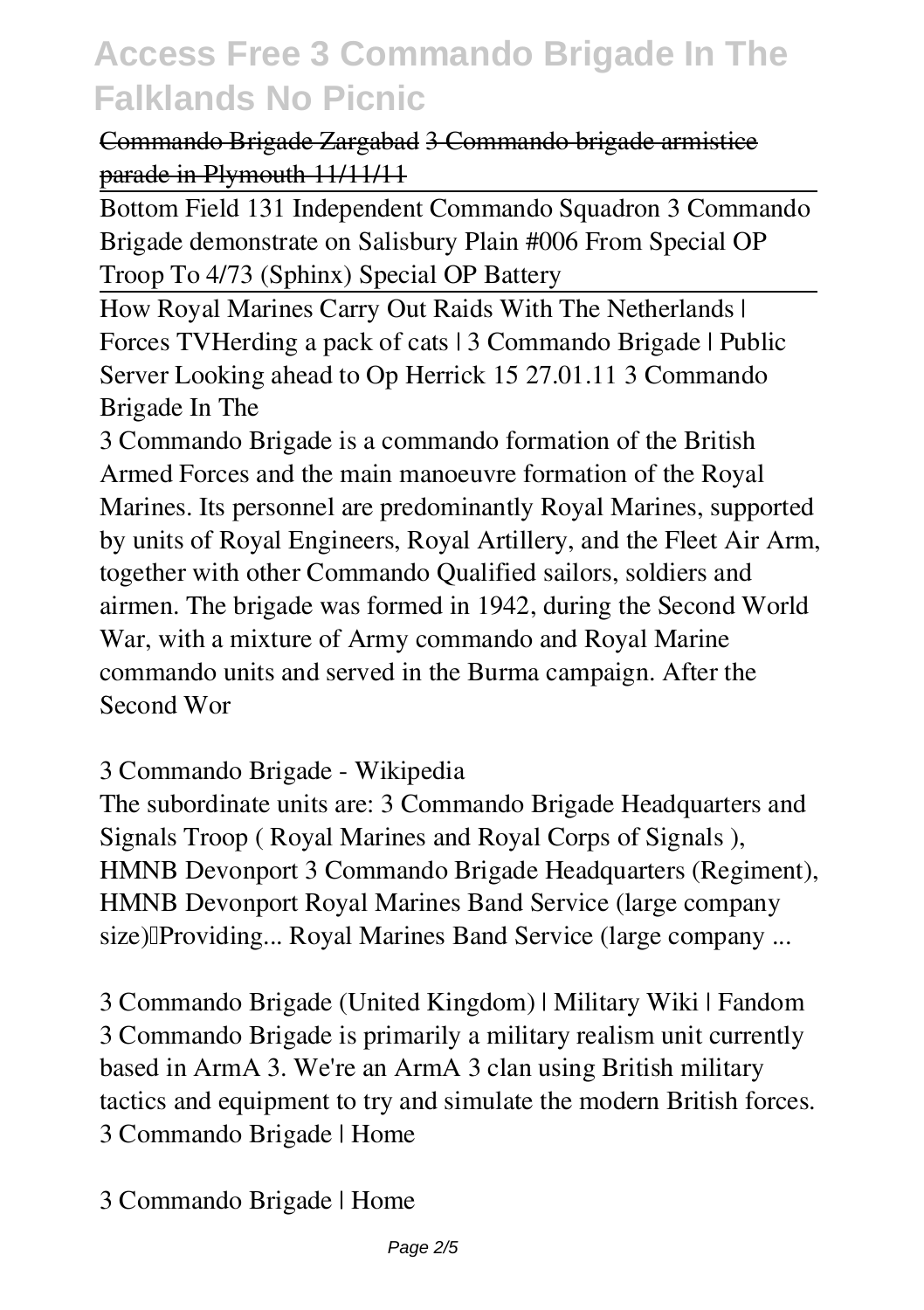3 Commando Brigade is a commando formation of the British Armed Forces and the main manoeuvre formation of the Royal Marines. Its personnel are predominantly Royal Marines, supported by units of Royal Engineers, Royal Artillery, and the Fleet Air Arm, together with other Commando Qualified sailors, soldiers and airmen.

**3 Commando Brigade - WikiMili, The Best Wikipedia Reader** It is manned by men from the Royal Marines, Royal Navy and British Army. 3 Commando Brigade consists of the following elements: Brigade Headquarters 30 Commando IX Group 40 Commando (based at Norton Manor Barracks, Taunton, Somerset) 42 Commando (based at Bickleigh Barracks, Plymouth, Devon) 45 ...

**3 Commando Brigade - eliteukforces.info**

3 Commando Brigade's job was to establish a bridgehead before the Army's 5th Infantry Brigade (5th Inf Bde) arrived to help complete the recapture of the Falklands. Its teeth were three Royal Marine Commandos each with three rifle companies of 120 men each, one HQ and one support company, all backed up by a number of other Marine and commando-trained Army units.

**3 Commando Brigade, Royal Marines - Falklands War 1982** Built 1967 and served with No.3 Commando Brigade Air Squadron. She was later part of the Army Air Corps Historic Flight before becoming a gate guard. The original XT123 crashed in Oman on 1st August 1968. It was then dropped by the Westland Scout that was recovering it and was subsequently struck off charge and used for spares.

**3 Commando Brigade photos on Flickr | Flickr** If you are a 3 Commando Brigade member login through theforum to gain access to the private areas of the wiki. If you have any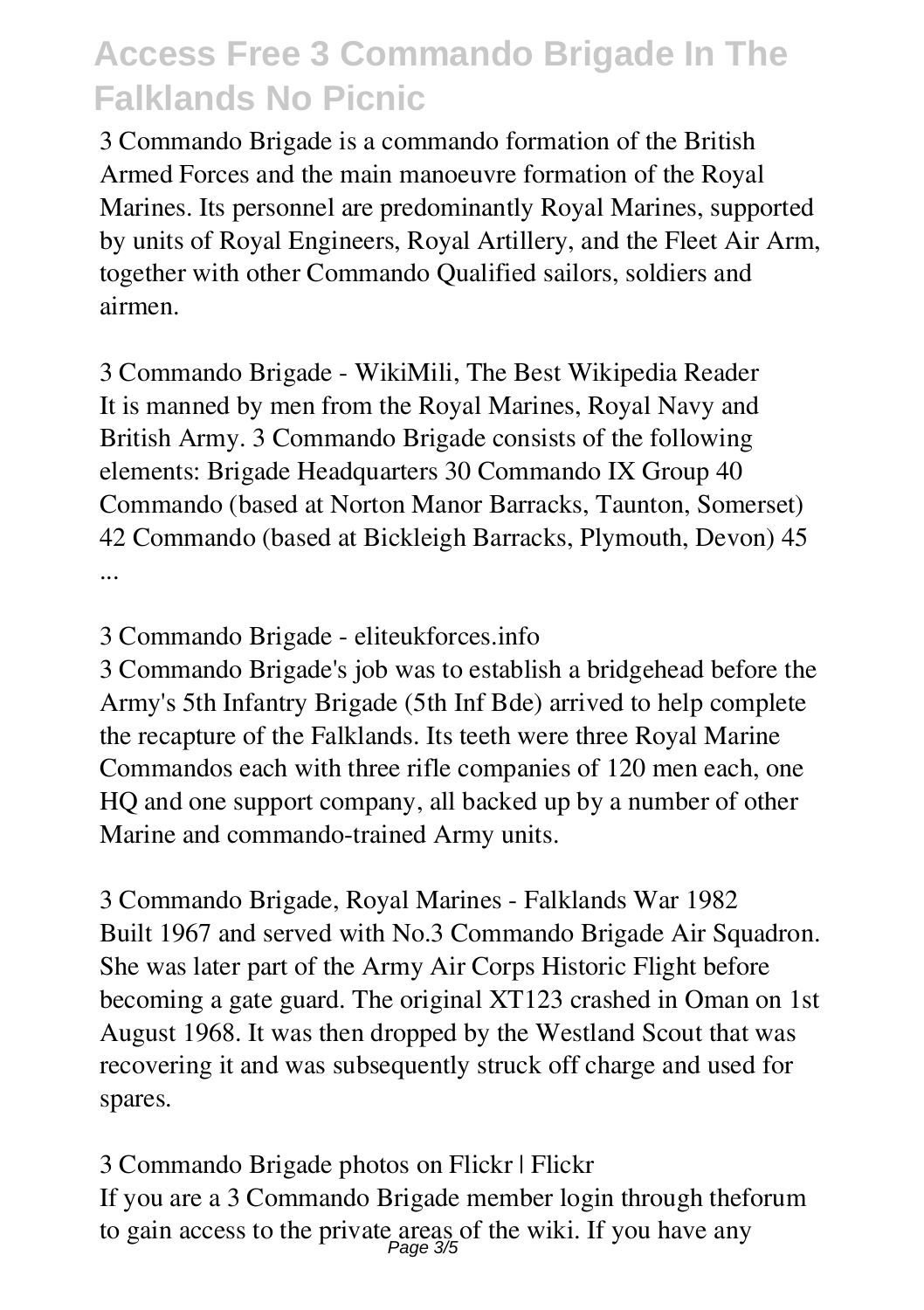problems using the wiki or spot any errors contact a member of the wiki team. Contents. About 3CB. Rules. How to Apply. Liaison and Joint Ops. 3CB Mods. Game Play Guides.

**Welcome to the 3CB Wiki [3 Commando Brigade]** 3 Commando Brigade Royal Marines is the elite fighting force of the Royal Navy. The 3,500-strong brigade is an amphibious rapid reaction force, highly trained for combat in extreme weather...

**BBC NEWS | UK | Fact file: 3 Commando Brigade Royal Marines** 3 Commando Brigade is primarily a military realism unit currently based in ArmA 3. We're an ArmA 3 clan using British military tactics and equipment to try and simulate the modern British forces.

**3 Commando Brigade | View topic - Open Event - Op ...** 3 Commando Brigade is a commando formation of the British Armed Forces and the main manoeuvre formation of the Royal Marines. Its personnel are predominantly Royal Marines, supported by units of Royal Engineers, Royal Artillery, and the Fleet Air Arm, together with other Commando Qualified sailors, soldiers and airmen.

#### **3 Commando Brigade - Blogger**

3 commando brigade This Book is an account of the exploits of the British Royal Marines' "3 Commando Brigade" in Afghanistan's Helmand Province, 2007. The author follows the brigade through their tour, and chronicles their acts and experiences.

**3 Commando Brigade: Helmand, Afghanistan: Ewen Southby ...** The Brigade Patrol Troop is a special reconnaissance unit belonging to 3 Commando Brigade Royal Marines. The Brigade Patrol Troop inserts ahead of an amphibious landing or other RM operation to...

**Breaking down the British elite forces: The Royal Marine ...** Page 4/5